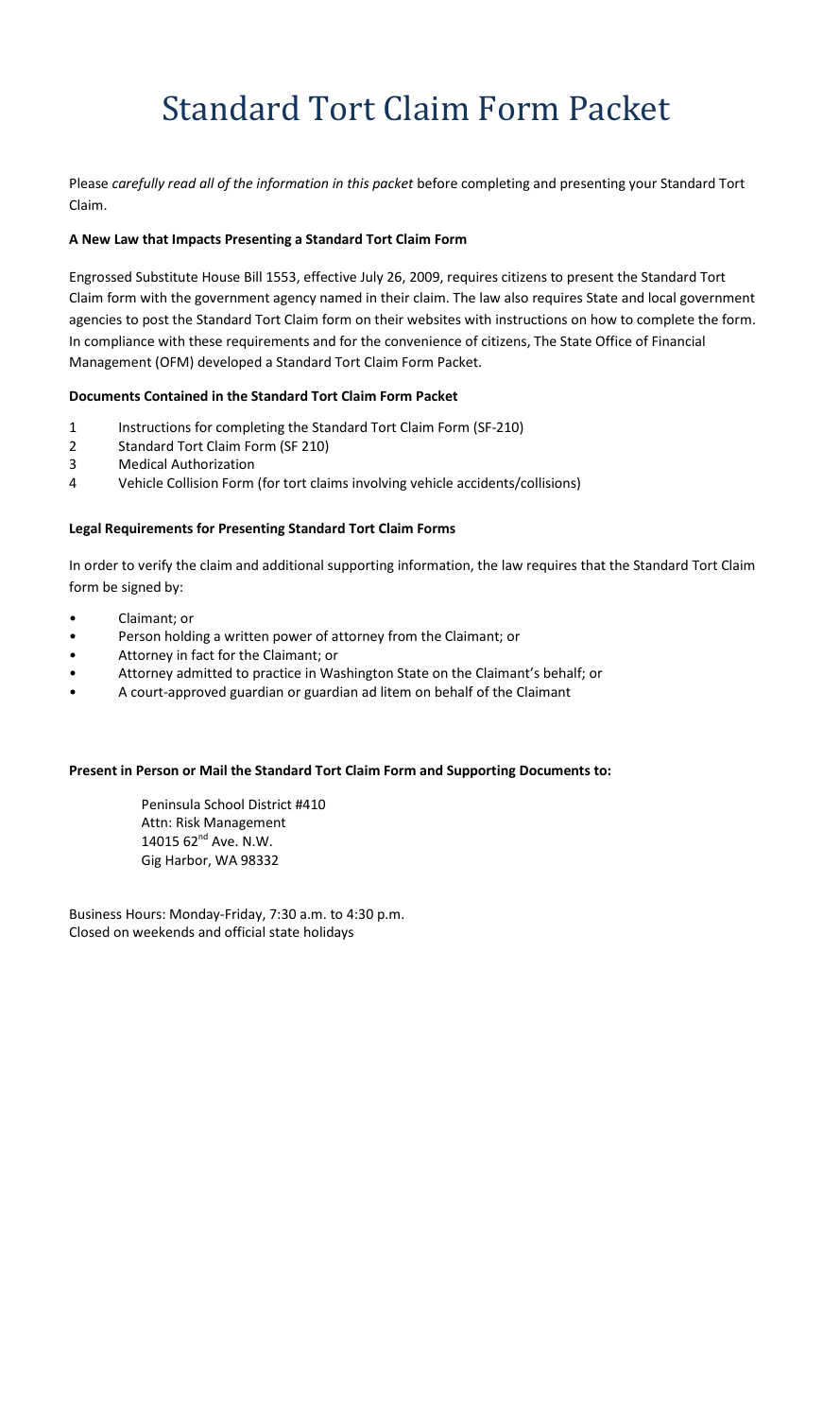- Before presenting a Standard Tort Claim form, please read these instructions, the Standard Tort Claim form, and other appropriate forms in their entirety.
- Type or print clearly in ink and sign the Standard Tort Claim form.
- Provide all requested information and any available documents or evidence supporting your claim, such as medical records or bills for personal injuries, photographs, proof of ownership for property damages, receipts for property value, etc.
- If the requested information cannot be supplied in the space provided, please use additional blank sheets so your Standard Tort Claim form can be easily read and understood.
- The following are examples on how to complete the Standard Tort Claim Form (#SF 210):
	- 1. Smith, Karen Michelle
	- 2. 1234 College Way NW, Apt. 56, Gig Harbor, WA 98335
	- 3. PO Box 910, Gig Harbor, WA 98335
	- 4. Same (or residence at the time of incident)
	- 5. 253-123-4567
	- 6. KarenS@aol.com
	- 7. 8:00 a.m., August 9, 2008
	- If the incident that caused the damages occurred over a period of time, please provide the beginning time and the ending time in item 7
	- 9. WA, Pierce, Gig Harbor, Gig Harbor High School, Rm 123 Building number A
	- 10. If applicable, Hwy16, Eastbound, Milepost 10, near the Front St. Exit
	- 11. Peninsula School District
	- 12. Smith, Thomas Arthur, 1234 College Way NW, Apt. 56 Gig Harbor, WA 98335 (253) 456-3456
	- 13. List employee names if known or enter "Unknown"
	- 14. List all other witnesses having knowledge of the incident in question, with their names, addresses, and telephone numbers that are not listed within items 11 and 12. Also include a description of their knowledge. For example, if your sister was with you, when the alleged incident occurred, please include her name, address, telephone number, and indicate she witnessed the incident.
	- 15. Please provide all of your medical providers with their names, address, telephone numbers, and the type of treatment. If you were treated for a personal injury, please include your medical records and bills.
	- 16. Please describe the incident that resulted in the injury or damages, specifically answering the questions who, what, where, when and why.
	- 17. If you reported this incident to law enforcement, safety, or security personnel, please provide a copy of the report or contact information to the person you spoke with.
	- 18. Please provide the dollar amount for your damages, including your time loss, medical costs, property damage loss, etc. This amount should represent your opinion of total compensation.
	- If you are presenting a personal injury claim, please sign and attach the Medical Release form.
	- If your claim involves a motor vehicle accident, please complete, sign, and attach the Vehicle Collision Form.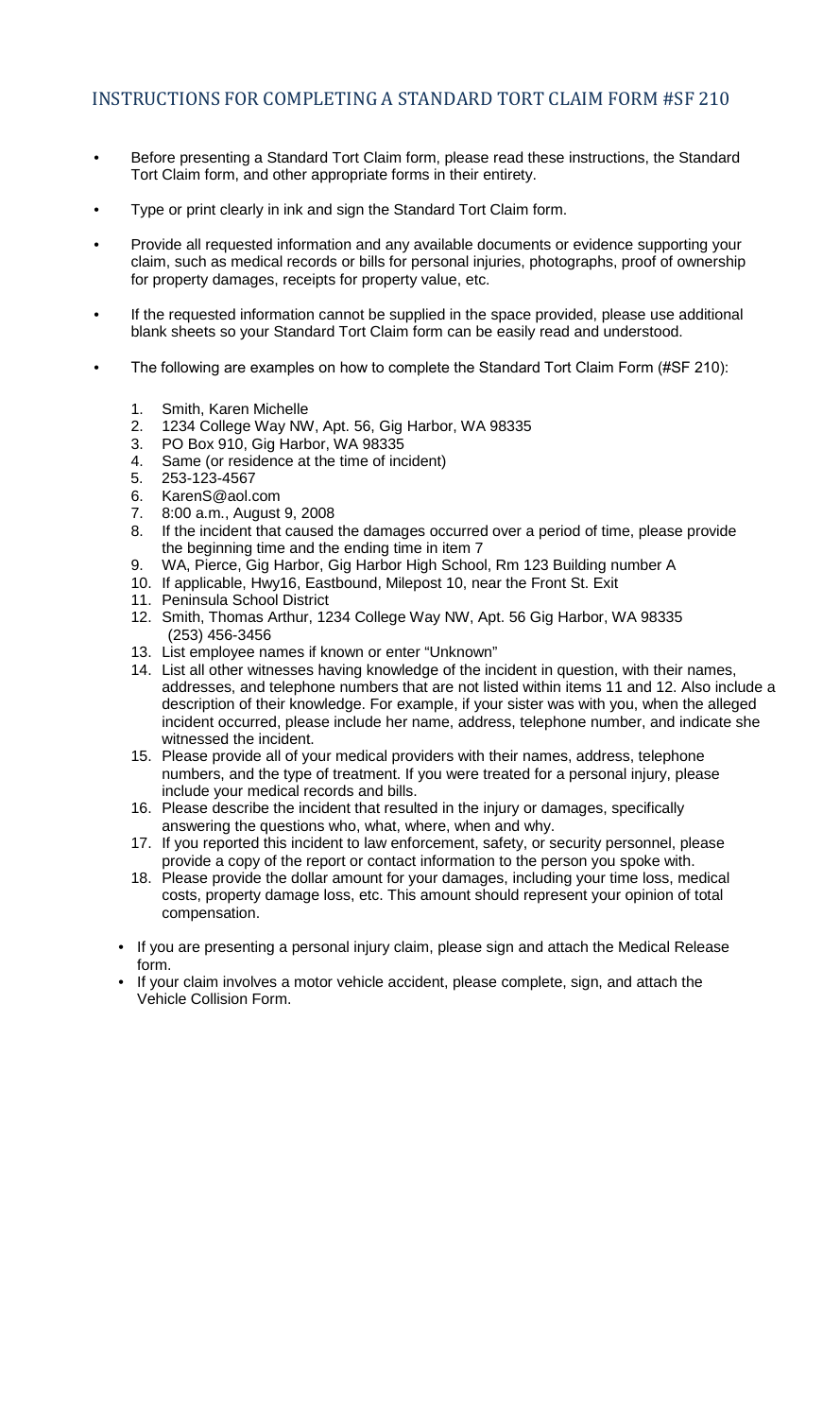### **STANDARD TORT CLAIM FORM**

General Liability Claim Form #SF 210

Pursuant to Chapter 4.92 RCW, this form is for filing a tort claim against the Peninsula School District. Some of the information requested on this form is required by RCW 4.92.100 and may be subject to public disclosure. Pursuant to the new law, Standard Tort Claim forms cannot be submitted electronically (via e-mail or fax).

#### **PLEASE TYPE OR PRINT IN INK**

| Mail or deliver to:                                                                                                 | For Official Use Only |
|---------------------------------------------------------------------------------------------------------------------|-----------------------|
| Peninsula School District #410<br>Attn: Risk Management<br>14015 62 <sup>nd</sup> Ave. N.W.<br>Gig Harbor, WA 98332 |                       |
| Business Hours: Mon. - Fri. 7:30 a.m. - 4:30 p.m.<br>Closed on weekends and official state holidays.                | No.                   |

#### **CLAIMANT INFORMATION**

1. Claimant's name:

incident:

|    | Last name                                                                                          | First | Middle                                                                                                                                                                                                                         |                 | Date of birth m/dd/yyyy) |  |  |
|----|----------------------------------------------------------------------------------------------------|-------|--------------------------------------------------------------------------------------------------------------------------------------------------------------------------------------------------------------------------------|-----------------|--------------------------|--|--|
| 2. | Current residential address:                                                                       |       |                                                                                                                                                                                                                                |                 |                          |  |  |
| 3. | Mailing address (if different):                                                                    |       |                                                                                                                                                                                                                                |                 |                          |  |  |
| 4. | Residential address at the time of the incident (if different from current address):               |       |                                                                                                                                                                                                                                |                 |                          |  |  |
| 5. |                                                                                                    |       | Home                                                                                                                                                                                                                           | <b>Business</b> |                          |  |  |
| 6. |                                                                                                    |       | Claimant's e-mail address: example and the state of the state of the state of the state of the state of the state of the state of the state of the state of the state of the state of the state of the state of the state of t |                 |                          |  |  |
|    | <b>INCIDENT INFORMATION</b>                                                                        |       |                                                                                                                                                                                                                                |                 |                          |  |  |
| 7. |                                                                                                    |       |                                                                                                                                                                                                                                |                 |                          |  |  |
| 8. | from<br>(mm/dd/vvv)                                                                                |       | If the incident occurred over a period of time, date of first and last becurrences:                                                                                                                                            |                 |                          |  |  |
| 9. |                                                                                                    |       |                                                                                                                                                                                                                                |                 |                          |  |  |
|    | 10. If the incident occurred on a street or highway:                                               |       |                                                                                                                                                                                                                                |                 |                          |  |  |
|    | Name of street or highway, milepost number, intersection with or nearest intersecting street       |       |                                                                                                                                                                                                                                |                 |                          |  |  |
|    |                                                                                                    |       | 11. State/local agency or department alleged responsible for damage/injury:                                                                                                                                                    |                 |                          |  |  |
|    | 12. Names, addresses and telephone numbers of all persons involved in or witness to this incident: |       |                                                                                                                                                                                                                                |                 |                          |  |  |

14. Names, addresses and telephone numbers of all individuals not already identified in #12 and #13 above that have knowledge regarding the liability issues involved in this incident, or knowledge of the Claimant's resulting damages. Please include a brief description as to the nature and extent of each person's knowledge. Attach additional sheets if necessary.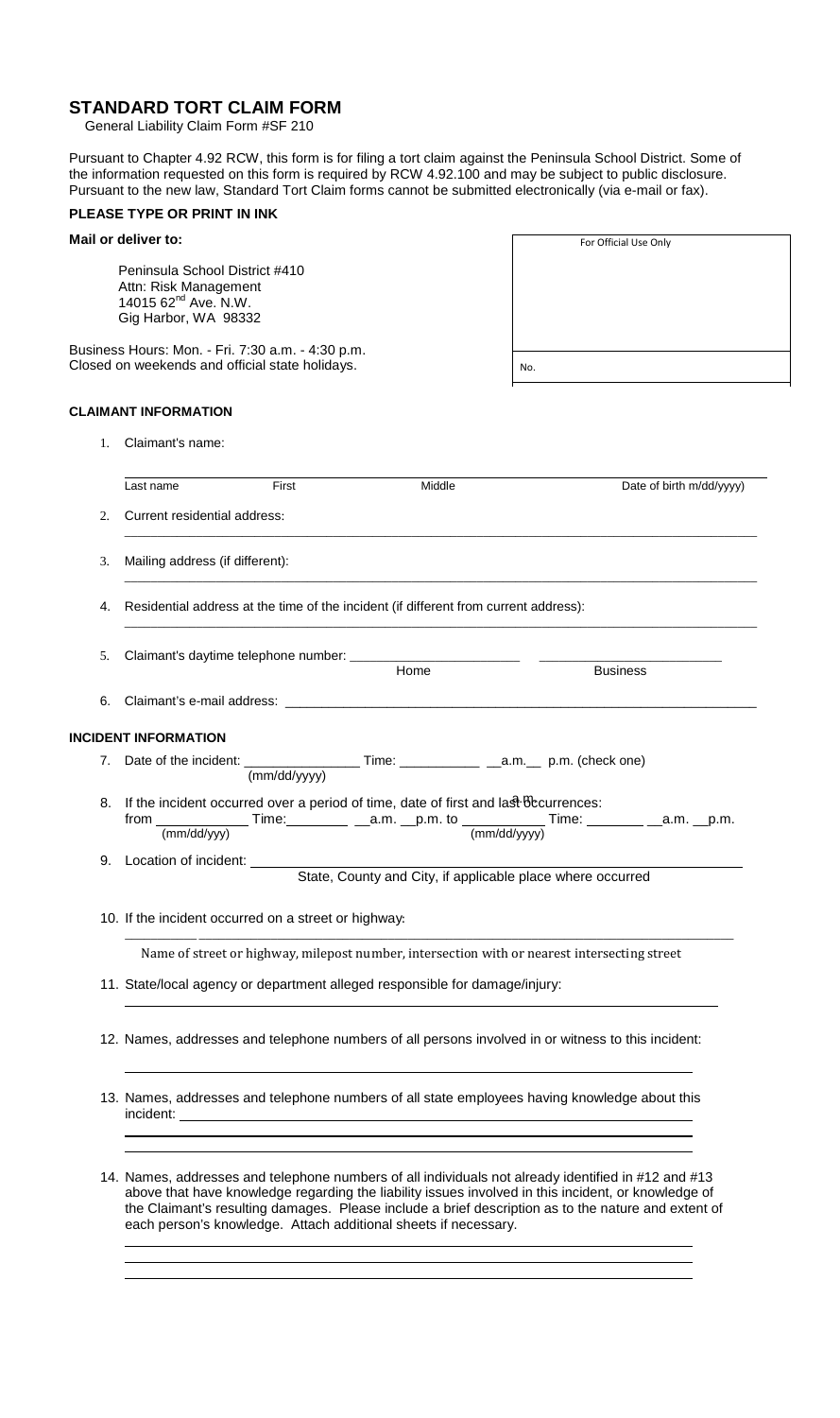- 15. Describe the cause of the injury or damages. Explain the extent of property loss or medical, physical or mental injuries. Attach additional sheets if necessary.
- 16. Has this incident been reported to law enforcement, safety or security personnel? If so, when and to whom?
- 17. Names, addresses and telephone numbers of treating medical providers. Attach copies of all medical reports and billings.

18. Please attach documents which support the claim's allegations.

19. I claim damages from the Peninsula School District in the sum of \$ .

This Claim form must be signed by the Claimant, a person holding a written power of attorney from the Claimant, by the attorney in fact for the Claimant, by an attorney admitted to practice in Washington State on the Claimant's behalf, or by a court-approved guardian or guardian ad litem on behalf of the Claimant.

I declare under penalty of perjury under the laws of the State of Washington that the foregoing is true and correct.

Signature of Claimant Date and place (residential address, city and county)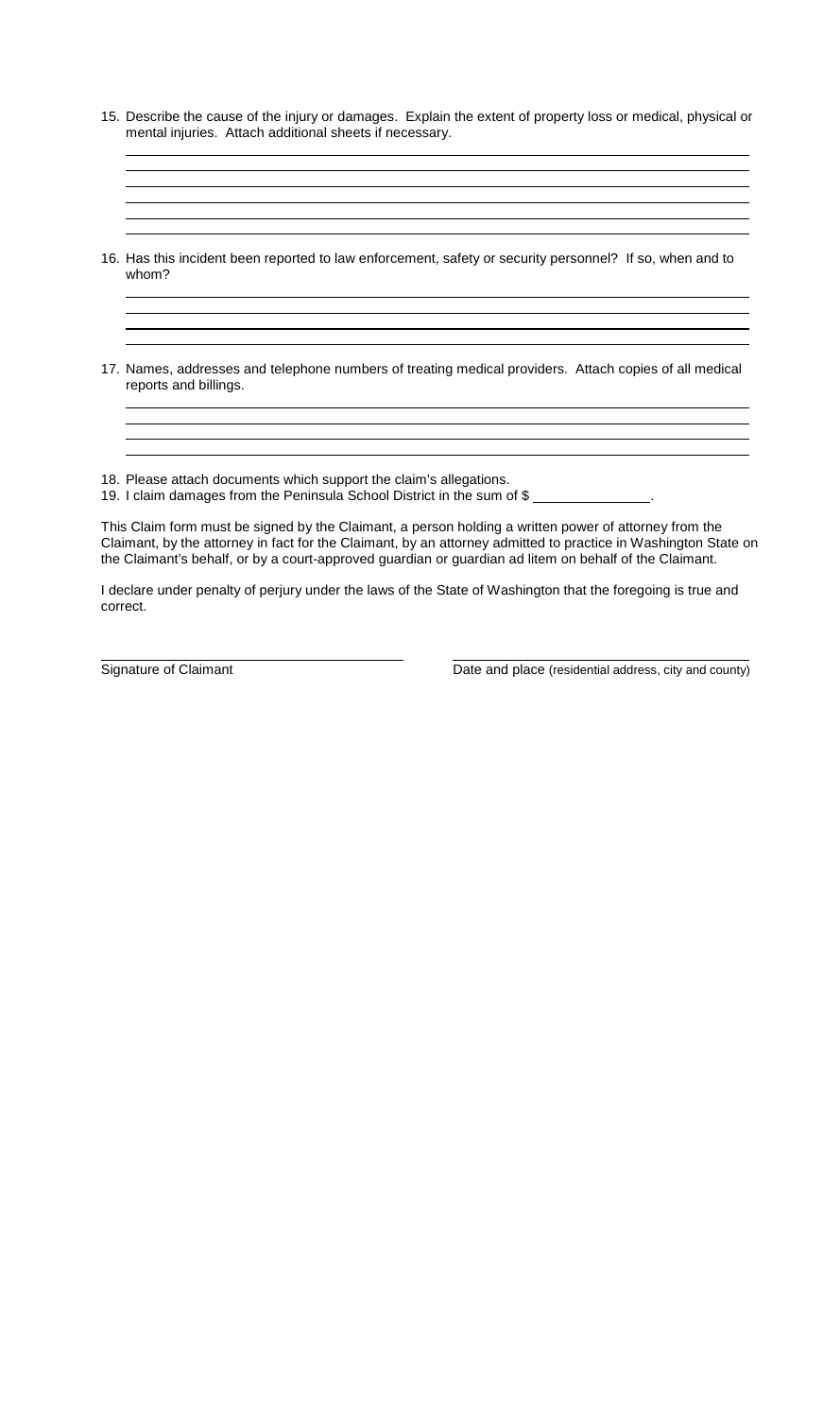| Claim # |  |
|---------|--|
|         |  |

## **Authorization for Release of Protected Health Information (PHI) To Peninsula School District, attn: Risk Management**

Name: \_\_\_\_\_\_\_\_\_\_\_\_\_\_\_\_\_\_\_\_\_\_\_\_\_\_\_\_\_\_\_\_\_\_\_\_\_\_\_\_\_\_\_\_\_\_\_\_\_\_\_ (Last, First, Middle Initial or Middle Name)

Date of Birth: Month \_\_\_\_\_\_\_ Day \_\_\_\_\_ Year \_

I hereby authorize disclosure of my protected health information to the Peninsula School District, for purposes of processing my claim for damages filed with the State of Washington.

I understand that by signing this document, I authorize the release of the following information:

Complete medical record for all services, including history and physical exam; progress notes; xray reports; inpatient admissions; operative notes; physical or other therapy; laboratory and other test reports; physician and physician assistant orders; nursing notes; and all other records and references designated by the provider as part of its medical record.

HIV Test Results and medical information related to HIV testing or treatment.

Psychiatric, mental and behavioral health records, including treatment notes, assessments, testing documents and results, and medical records related to mental health diagnosis and treatment.

Alcohol assessment, testing, referral or treatment records.

All other chemical dependency assessment of treatment records, pharmacy prescriptions and reports.

All letters and memos received or sent, including electronic mail, referencing my treatment. Information related to alleged sexual assault or sexually transmitted disease, including test results.

\_\_\_\_\_\_\_\_\_\_\_\_\_\_\_\_\_\_\_\_\_\_\_\_\_\_\_\_\_\_\_\_\_\_\_\_\_\_\_\_\_\_\_\_\_\_\_\_\_\_\_\_\_\_\_\_\_\_\_\_\_\_\_\_\_\_\_\_\_\_\_\_\_\_\_.

Urgent care, outpatient or other clinic visit information.

Gynecological and/or obstetrical information. All client records generated for or by governmental programs of which I am a client. Identify the program(s) and agency:

Financial records related to my care and treatment.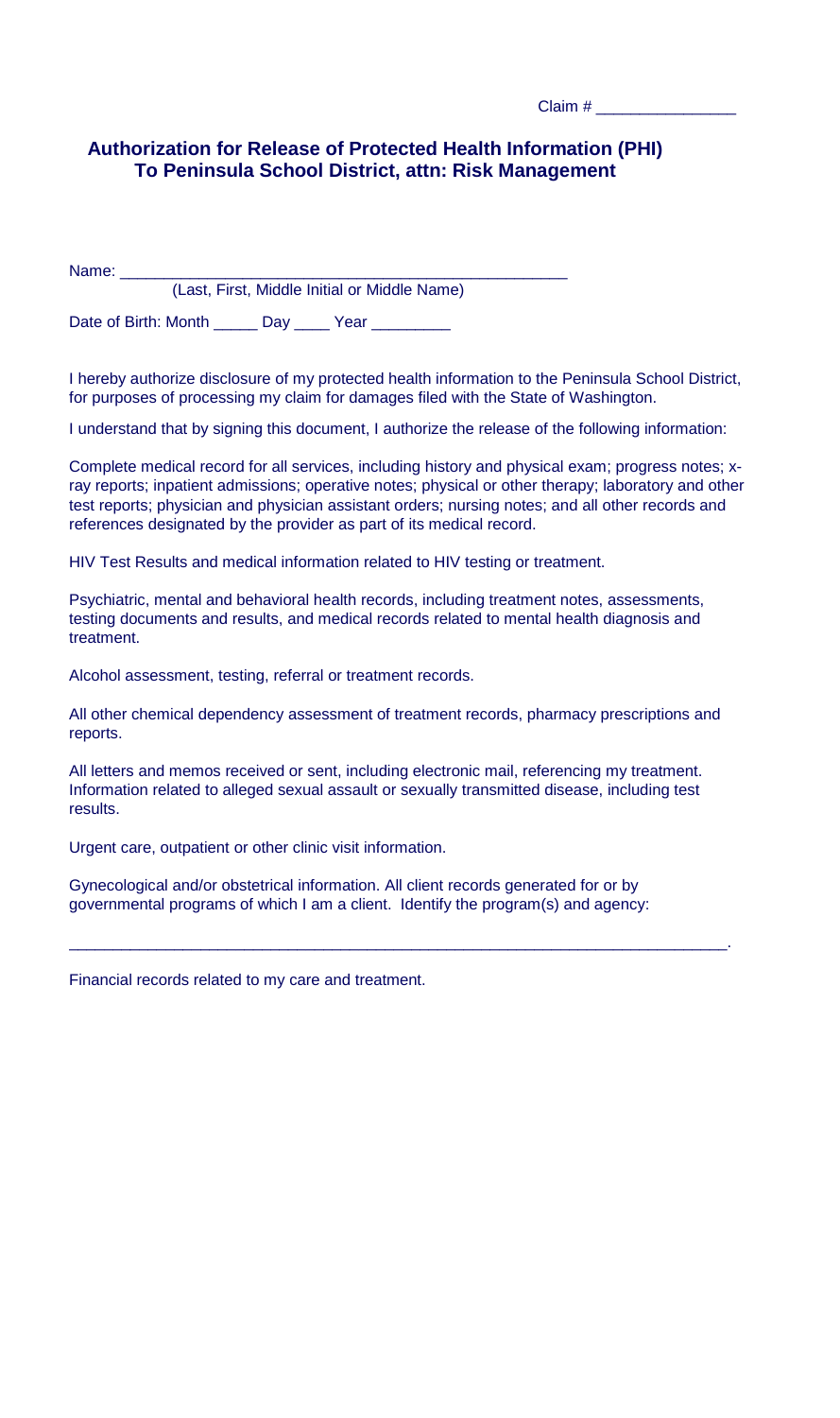| I understand the following: (PLEASE READ AND INITIAL ALL STATEMENTS)                                                                                                                                                                                                                                                                                                  |
|-----------------------------------------------------------------------------------------------------------------------------------------------------------------------------------------------------------------------------------------------------------------------------------------------------------------------------------------------------------------------|
| I understand that my records are protected under HIPAA/PHI regulations (federal<br>law) and the Washington State Health Care Information Act (RCW 70.02).                                                                                                                                                                                                             |
| I understand that my health information may be subject to re-disclosure by Peninsula School<br>District #410 and not protected for purposes of evaluating and investigating the claim I have filed<br>with the State of Washington.                                                                                                                                   |
| I understand that the specific information to be disclosed in my medical record may include Initials<br>information regarding alcohol, drug or other controlled substance use, counseling referrals and/or a<br>history of testing or treatment of acquired immune deficiency syndrome.                                                                               |
| I understand that I may revoke this authorization at any time by notifying Peninsula School District in<br>writing, and that the revocation will be effective as of the date Peninsula School District receives it. Any<br>records obtained pursuant to this Authorization for Release of PHI prior to the revocation will be deemed<br>authorized by me for release. |
| I understand that this Authorization for Release will expire 90 days from the date I sign it. I can also<br>authorize a different time frame for this release to be valid. This permission is valid until my claim is<br>resolved or closed by Peninsula School District #410.                                                                                        |
| A Photostat of this Authorization carries the same authority as the original for purposes of releasing my records to<br>Peninsula School District                                                                                                                                                                                                                     |
| Signature of Authorizing Individual:                                                                                                                                                                                                                                                                                                                                  |
|                                                                                                                                                                                                                                                                                                                                                                       |
| Telephone number: ________________________________                                                                                                                                                                                                                                                                                                                    |
|                                                                                                                                                                                                                                                                                                                                                                       |

Witness (where patient is over 13 and signing the release): Where the signer is not the subject of the records:

I am authorized to sign this because I am the (attach proof of authority):

□ Parent of minor □ Legal Guardian

 $\Box$  Personal Representative  $\Box$  Other

#### **To the Provider or Records Custodian:**

Please send legible copies of all records to:

Peninsula School District Attn: Risk Management 14015 62<sup>nd</sup> Ave. N.W. Gig Harbor, WA 98332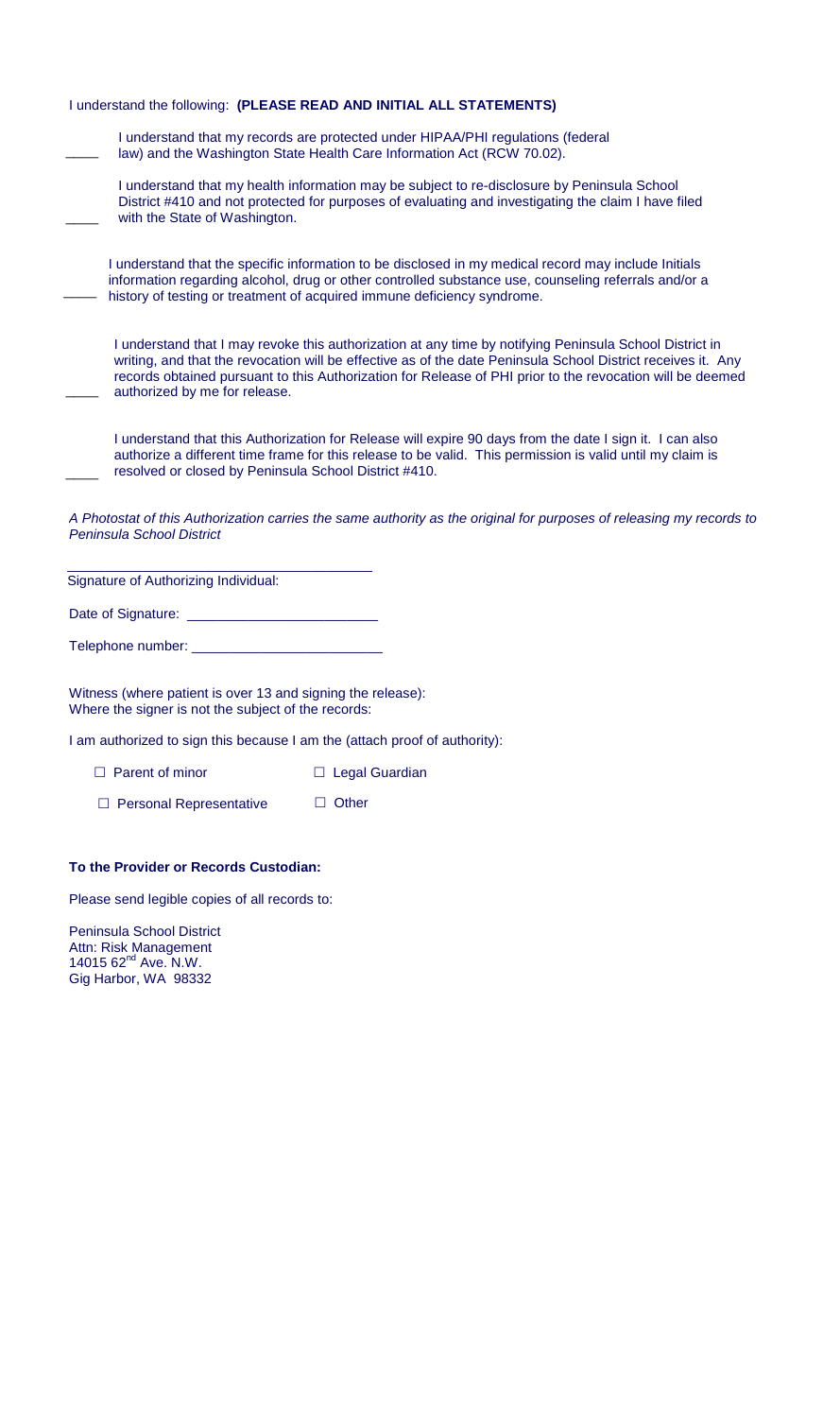## $\label{eq:VEHICLE} \begin{array}{ll} & \textit{VEHICLE}\ \textit{COLLISION FORM} \\ & \textit{Please type}\ \textit{of PRINT}\ \textit{INRK} \end{array}$

|                                                                                           | CLAIMANT'S NAME                                          |                                                                                                                          |                                                                      | (A SEPARATE FORM MUST BE COMPLETED FOR EACH CLAIMANT) DATE OF ACCIDENT(mm/dd/yyyy)           |                        |                     | TIME                                  | AM                  | PM  |     |
|-------------------------------------------------------------------------------------------|----------------------------------------------------------|--------------------------------------------------------------------------------------------------------------------------|----------------------------------------------------------------------|----------------------------------------------------------------------------------------------|------------------------|---------------------|---------------------------------------|---------------------|-----|-----|
| $\begin{array}{ll} \text{CLAMANT AND} \\ \text{NCDENT} \end{array}$<br><b>INFORMATION</b> |                                                          | CURRENT STREET (RESIDENCE) ADDRESS                                                                                       |                                                                      | CITY                                                                                         | STATE                  | ZIP                 | PHONE                                 | HOME<br><b>WORK</b> |     |     |
|                                                                                           |                                                          |                                                                                                                          | (RESIDENCE) STREET ADDRESS FOR SIX MONTHS PRIOR TO THE ACCIDENT CITY |                                                                                              | STATE                  | ZIP                 | EMAIL                                 |                     |     |     |
|                                                                                           |                                                          | State/County/City (if applicable) where occurred<br>STREET OR HWY<br>MILEPOST NO.<br>INTERSECTION OR NEAREST STREET/ROAD |                                                                      |                                                                                              |                        |                     |                                       |                     |     |     |
|                                                                                           | YEAR.                                                    | MAKE                                                                                                                     | MODEL                                                                | LICENSE PLATE NO.                                                                            | WHERE CAN CAR BE SEEN? |                     | WHEN?                                 |                     |     |     |
|                                                                                           |                                                          | NAME OF VEHICLE OWNER                                                                                                    | ADDRESS                                                              |                                                                                              | CITY                   | HOME AND WORK PHONE |                                       |                     |     |     |
| YOUR VEHICLE                                                                              | NAME OF DRIVER<br>ADDRESS<br>CITY<br>HOME AND WORK PHONE |                                                                                                                          |                                                                      |                                                                                              |                        |                     |                                       |                     |     |     |
| INFORMATION (VEHICLE #1)                                                                  |                                                          | DRIVER'S LICENSE NUMBER                                                                                                  | STATE OF ISSUANCE                                                    |                                                                                              |                        | DATE OF EXPIRATION  |                                       |                     |     |     |
|                                                                                           | DESCRIBE DAMAGE                                          |                                                                                                                          |                                                                      |                                                                                              | ESTIMATE<br>\$         |                     | YOUR INSURANCE COMPANY AND POLICY NO. |                     |     |     |
|                                                                                           | <b>YEAR</b>                                              | MAKE                                                                                                                     | MODEL                                                                | LICENSE PLATE NO.                                                                            | STATE AGENCY, IF KNOWN |                     |                                       |                     |     |     |
|                                                                                           | NAME OF OWNER                                            |                                                                                                                          | ADDRESS                                                              |                                                                                              | CITY                   |                     | PHONE                                 |                     |     |     |
| <b>OTHER VEHICLE</b><br>INFORMATION<br>(VEHICLE#2)                                        | NAME OF DRIVER<br>ADDRESS<br>CITY<br>PHONE               |                                                                                                                          |                                                                      |                                                                                              |                        |                     |                                       |                     |     |     |
|                                                                                           | DESCRIBE DAMAGE                                          |                                                                                                                          |                                                                      |                                                                                              |                        | ESTIMATE<br>\$      |                                       |                     |     |     |
|                                                                                           |                                                          |                                                                                                                          |                                                                      | WAS OTHER (NON-VEHICLE) PROPERTY DAMAGED? IF SO, DESCRIBE WHAT TYPE OF PROPERTY WAS DAMAGED. |                        |                     |                                       |                     |     |     |
| VEHICLE<br><b>DAMAGE</b>                                                                  | NAME OF OWNER<br>ADDRESS                                 |                                                                                                                          |                                                                      | CITY<br>PHONE                                                                                |                        |                     |                                       |                     |     |     |
| <b>OTHER NON-</b>                                                                         | DESCRIBE DAMAGE                                          |                                                                                                                          |                                                                      |                                                                                              | ESTIMATE<br>S          |                     |                                       |                     |     |     |
|                                                                                           | NAME                                                     |                                                                                                                          | ADDRESS                                                              | PHONE                                                                                        | INJURY                 | AGE VEH 1           | VEH <sub>2</sub>                      | VEH <sub>3</sub>    | PED | OTH |
|                                                                                           |                                                          |                                                                                                                          |                                                                      | HOME<br>WORK                                                                                 |                        |                     |                                       |                     |     |     |
|                                                                                           |                                                          |                                                                                                                          |                                                                      | HOME<br><b>WORK</b>                                                                          |                        |                     |                                       |                     |     |     |
| INJURED PARTIES                                                                           |                                                          |                                                                                                                          |                                                                      | HOME<br><b>WORK</b>                                                                          |                        |                     |                                       |                     |     |     |
|                                                                                           |                                                          |                                                                                                                          |                                                                      | HOME<br><b>WORK</b>                                                                          |                        |                     |                                       |                     |     |     |
|                                                                                           |                                                          |                                                                                                                          |                                                                      | HOME<br>WORK                                                                                 |                        |                     |                                       |                     |     |     |
| WITNESSES                                                                                 |                                                          |                                                                                                                          | NAME (ATTACH ADDITIONAL SHEETS IF NECESSARY)                         | ADDRESS                                                                                      |                        | CITY                | PHONE                                 |                     |     |     |
|                                                                                           |                                                          | HOME<br>WORK                                                                                                             |                                                                      |                                                                                              |                        |                     |                                       |                     |     |     |
|                                                                                           |                                                          |                                                                                                                          |                                                                      | HOME<br>WORK                                                                                 |                        |                     |                                       |                     |     |     |
|                                                                                           |                                                          |                                                                                                                          |                                                                      |                                                                                              |                        |                     | HOME<br>WORK                          |                     |     |     |

Please attach this form to your standard tort claim form, if the claim involves a vehicle collision.

SF 138 (July 2009)